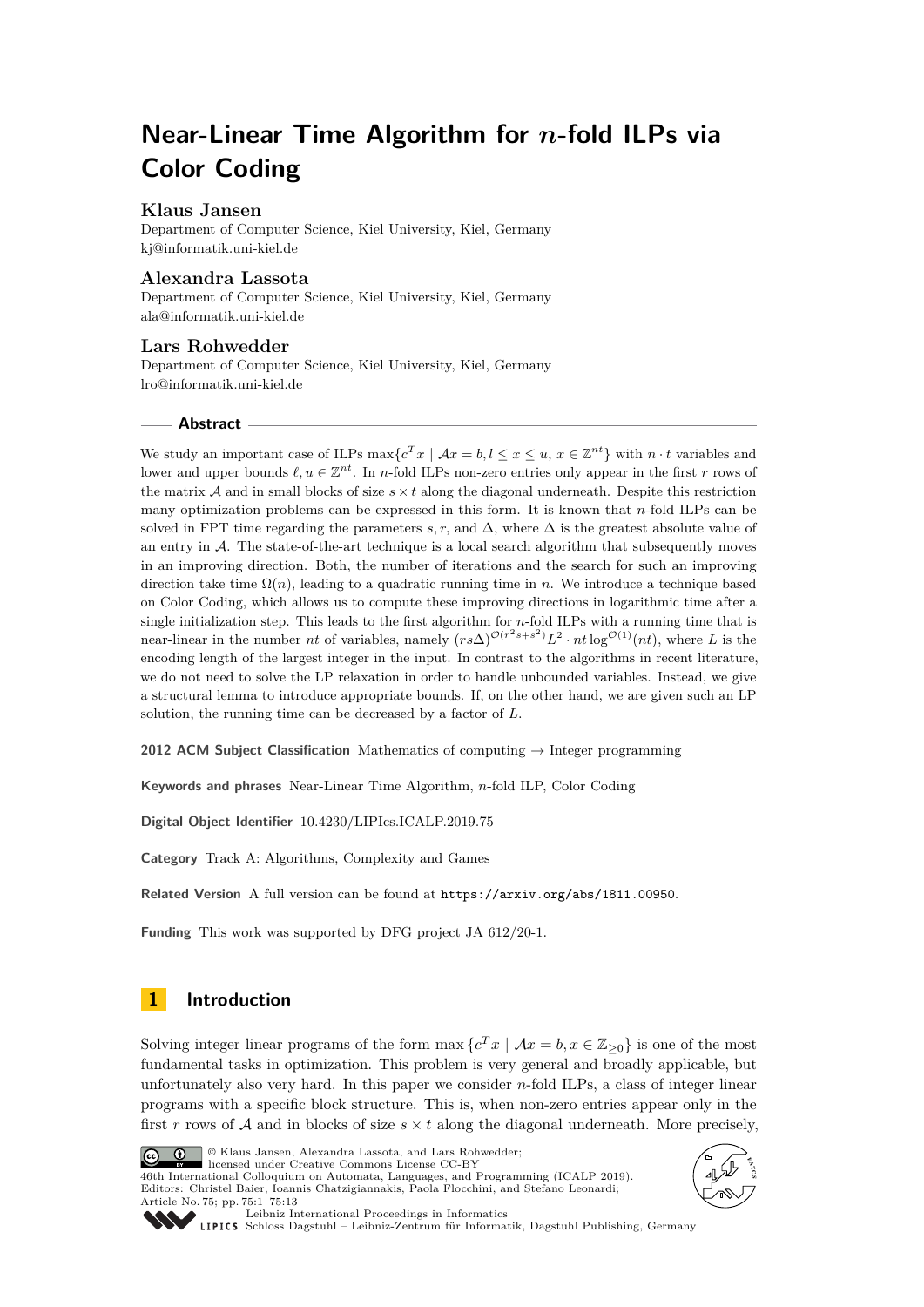## **75:2 Near-Linear Time Algorithm for** *n***-fold ILPs via Color Coding**

the contraint matrix in an *n*-fold ILP has the form

$$
\mathcal{A} = \begin{pmatrix} A_1 & A_2 & \dots & A_n \\ B_1 & 0 & \dots & 0 \\ 0 & B_2 & \dots & 0 \\ \vdots & \vdots & \ddots & \vdots \\ 0 & 0 & \dots & B_n \end{pmatrix},
$$

where  $A_1, \ldots, A_n$  are  $r \times t$  matrices and  $B_1, \ldots, B_n$  are  $s \times t$  matrices. In *n*-fold ILPs we also allow upper and lower bounds on the variables. Throughout the paper we subdivide a solution *x* into bricks of length *t* and denote by  $x^{(i)}$  the *i*-th one. The corresponding columns in A will be called blocks.

Lately, *n*-fold ILPs received great attention [\[2,](#page-11-0) [7,](#page-12-1) [12,](#page-12-2) [14,](#page-12-3) [16\]](#page-12-4) and were studied intensively due to two reasons. Firstly, many optimization problems are expressible as *n*-fold ILPs [\[5,](#page-12-5) [10,](#page-12-6) [12,](#page-12-2) [14\]](#page-12-3). Secondly, *n*-fold ILPs indeed can be solved much more efficiently than arbitrary ILPs [\[7,](#page-12-1) [10,](#page-12-6) [16\]](#page-12-4). The previously best algorithm has a running time of  $(rs\Delta)^{\mathcal{O}(r^2s+rs^2)}L$ .  $(nt)^2 \log^2(n \cdot t) + \text{LP}$  and is due to Eisenbrand et al. [\[7\]](#page-12-1). Here LP is the running time required for solving the corresponding LP relaxation. This augmentation algorithm is the last one in a line of research, where local improvement/augmenting steps are used to converge to an optimal solution. Clever insights about the structure of the improving directions allow them to be computed fast. Nevertheless, the dependence on  $n$  in the algorithm above is still high. Indeed, in practice a quadratic running time is simply not suitable for large data sets [\[3,](#page-12-7) [6,](#page-12-8) [13\]](#page-12-9). For example when analyzing big data, large real world graphs as in telecommunication networks or DNA strings in biology, the duration of the computation would go far beyond the scope of an acceptable running time [\[3,](#page-12-7) [6,](#page-12-8) [13\]](#page-12-9). For this reason even problems which have an algorithm of quadratic running time are still studied from the viewpoint of approximation algorithms with the objective to obtain results in subquadratic time, even at the cost of a worse quality [\[3,](#page-12-7) [6,](#page-12-8) [13\]](#page-12-9). Hence, it is an intriguing question, whether the quadratic dependency on the number *nt* of variables can be eliminated. In this paper, we answer this question affirmatively. The technical novelty comes from a surprising area: We use a combinatorial structure called splitter, which has been used to derandomize Color Coding algorithms. It allows us to build a powerful data structure that is maintained during the local search and from which we can derive an improving direction in logarithmic time. Handling unbounded variables in an *n*-fold ILP is a non-trivial issue in the previous algorithms from literature. They had to solve the corresponding LP relaxation and use proximity results. Unfortunately, it is not known whether linear programming can be solved in near-linear time in the number of variables. Hence, it is an obstacle for obtaining a near-linear running time. We manage to circumvent the necessity of solving the LP by introducing artificial bounds as a function of the finite upper bounds and the right-hand side of the *n*-fold ILP.

## **Summary of Results**

- We present an algorithm, which solves *n*-fold ILPs in time  $(rs\Delta)^{O(r^2s+s^2)}L \cdot nt \log^5(nt)$  + LP, where LP is the time to solve the LP relaxation of the *n*-fold ILP. This is the first algorithm with a near-linear dependence on the number of variables. The crucial step is to speed up the computation of the improving directions.
- We circumvent the need for solving the LP relaxation. This leads to a purely combinatorial  $\overline{a}$ algorithm with running time  $(rs\Delta)^{\mathcal{O}(r^2s+s^2)}L^2 \cdot nt \log^7(nt)$ .
- In the running times above the dependence on the parameters, i.e.,  $(rs\Delta)^{O(r^2s+s^2)}$ ,  $\blacksquare$ improves on the function  $(rs\Delta)^{\mathcal{O}(r^2s+rs^2)}$  in the previous best algorithms.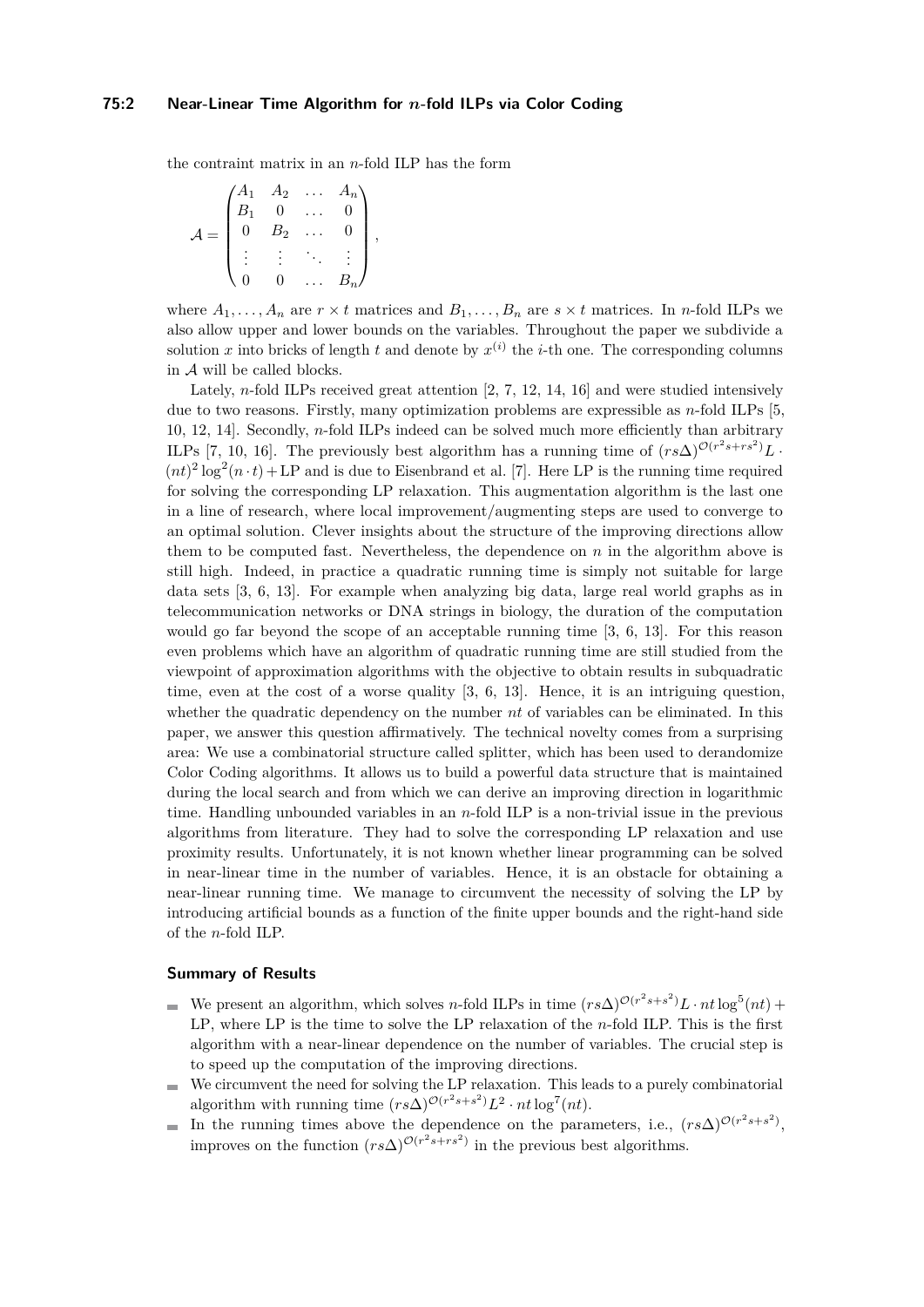# **Outline of New Techniques**

We will briefly elaborate the main technical novelty in this paper. Let x be some feasible, non-optimal solution for the *n*-fold ILP. It is clear that when  $y^*$  is an optimal solution for  $\max\{c^T y \mid Ay = 0, \ell - x \leq y \leq u - x, y \in \mathbb{Z}^{nt}\},\$  then  $x + y^*$  is optimal for the initial *n*-fold ILP. In other words,  $y^*$  is a particularly good improving step. A sensible approximation of  $y^*$  is to consider directions *y* of small size and multiplying them by some step length, i.e., find some  $\lambda \cdot y$  with  $||y||_1 \leq k$  for a value *k* depending only on  $\Delta$ *, r,* and *s*. This implies that at most *k* of the *n* blocks are used for *y*. If we randomly color the blocks with *k* 2 colors, then with high probability at most one block of every color is used. This reduces the problem to choosing a solution of a single brick for every color and to aggregate them. We add data structures for every color to implement this efficiently. There is of course a chance that the colors do not split *y* perfectly. We handle this by using a deterministic structure of multiple colorings (instead of one) such that it is guaranteed that at least one of them has the desired property.

#### **Related Work**

The first XP-time algorithm for solving *n*-fold integer programs is due to De Loera et al. [\[5\]](#page-12-5) with a running time of  $n^{g(A)}L$ . Here  $g(A)$  denotes a so-called Graver complexity of the constraint matrix  $A$  and  $L$  is the encoding length of the largest number in the input. This algorithm already uses the idea of iterative converging to the optimal solution by finding improving directions. Nevertheless, the Graver complexity appears to be huge even for small *n*-fold integer linear programs and thus this algorithm was of no practical use [\[10\]](#page-12-6). The exponent of this algorithm was then greatly improved by Hemmecke et al. [\[10\]](#page-12-6) to a constant factor yielding the first cubic time algorithm for solving *n*-fold ILPs. More precisely, the running time of their algorithm is  $\Delta^{\mathcal{O}(t(rs+st))}L \cdot (nt)^3$ , i.e., FPT-time parameterized over ∆*, r, s,* and *t*. Lately, two more breakthroughs were obtained. One of the results is due to Koutecký et al. [\[16\]](#page-12-4), who gave a strongly polynomial algorithm with running time  $\Delta^{\mathcal{O}(r^2s+rs^2)}(nt)^6 \cdot \log(nt) + LP$ . Here *LP* is the running time for solving the corresponding LP relaxation, which is possible in strongly polynomial time, since the entries of the matrix are bounded. Simultaneously, Eisenbrand et al. reduced in [\[7\]](#page-12-1) the running time from a cubic factor to a quadratic one by introducing new proximity and sensitivity results. This leads to an algorithm with running time  $(\Delta rs)^{O(r^2s+rs^2)}L \cdot (nt)^2 \log^2(nt) + LP$ . Note that both results require only polynomial dependency on *t*.

As for applications, *n*-fold ILPs are broadly used to model various problems such as string, flow or scheduling problems. We refer to the works [\[5,](#page-12-5) [10,](#page-12-6) [11,](#page-12-10) [12,](#page-12-2) [15,](#page-12-11) [19\]](#page-12-12) and the references therein for an overview.

## **Structure of the Document**

In Section [2](#page-3-0) we introduce the necessary preliminaries. Section [3](#page-4-0) gives the algorithm for efficiently computing the augmenting steps. This is then integrated into an algorithm for *n*-fold ILPs in Section [4.](#page-7-0) At first we require finite variable bounds and then discuss how to eliminate this requirement using the solution of the LP relaxation. Finally, in Section [5](#page-11-1) we discuss how to handle infinite variable bounds without the LP relaxation and give new structural results.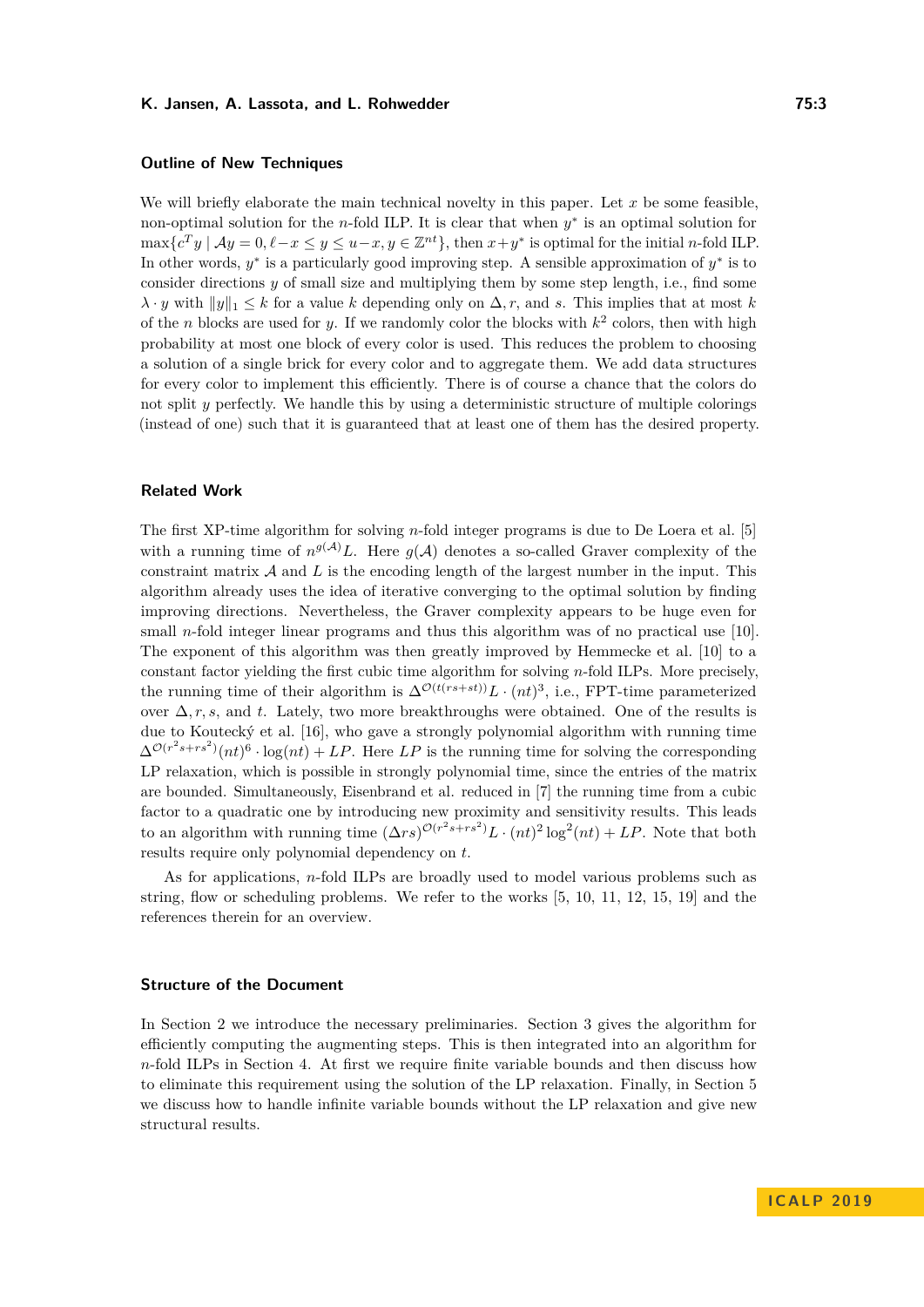#### **75:4 Near-Linear Time Algorithm for** *n***-fold ILPs via Color Coding**

# <span id="page-3-0"></span>**2 Preliminaries**

In the following we introduce *n*-fold ILPs formally and state the main results regarding them. Further we familiarize splitters, a technique known from Color Coding.

▶ **Definition 1.** Let  $n, r, s, t \in \mathbb{N}$ . Furthermore let  $A_1, \ldots, A_n$  be  $r \times t$  integer matrices and  $B_1, \ldots, B_n$  *be*  $s \times t$  *integer matrices. Then the n*-fold matrix A *is of following form:* 

$$
\mathcal{A} = \begin{pmatrix} A_1 & A_2 & \dots & A_n \\ B_1 & 0 & \dots & 0 \\ 0 & B_2 & \dots & 0 \\ \vdots & \vdots & \ddots & \vdots \\ 0 & 0 & \dots & B_n \end{pmatrix}.
$$

*The matrix*  $\mathcal A$  *is of dimension*  $(r+n\cdot s) \times n\cdot t$ *. We will divide*  $\mathcal A$  *into blocks of size*  $(r+n\cdot s) \times t$ *. Similarly, the variables of a solution x are partitioned into bricks of length t. This means each brick*  $x^{(i)}$  *corresponds to the columns of one submatrix*  $A_i$  *and therefore also*  $B_i$ *. Given*  $c, l, u \in \mathbb{Z}^{n \cdot t}$  and  $b \in \mathbb{Z}^{r+n \cdot s}$ , the corresponding *n*-fold Integer Linear Programming problem *is defined by:*

 $\max \{ c^T x \mid \mathcal{A}x = b, \ell \leq x \leq u, x \in \mathbb{Z}^{n \cdot t} \}.$ 

The main idea for the state-of-the-art algorithms relies on some insight about the Graver basis of *n*-fold ILPs, which are special elements of the kern of A. More formally, we introduce the following definitions:

**Definition 2.** *The kern of a matrix A is defined as the set of integral vectors*  $x \in \mathbb{Z}^{\times}$ *with*  $Ax = 0$ *. We write* kern $(A)$  *for them.* 

 $\triangleright$  **Definition 3.** *A Graver basis element q is a minimal element of* kern(*A*)*. An element is minimal, if it is not the sum of two sign-compatible elements*  $u, v \in \text{kern}(A)$ *.* 

Here, sign-compatible means that  $u_i \cdot v_i \geq 0$  for every *i*.

<span id="page-3-1"></span>**► Theorem 4** ([\[4\]](#page-12-13)). Let  $A \in \mathbb{Z}^{n \times m}$  and let  $x \in \text{kern}(A)$ . Then there exist  $2n - 1$  *Graver basis elements*  $g_1, \ldots, g_{2n-1}$ *, which are sign-compatible with x such that* 

$$
x = \sum_{i=1}^{2n-1} \lambda_i g_i
$$

*for some*  $\lambda_1, \ldots, \lambda_{2n-1} \in \mathbb{Z}_{\geq 0}$ *.* 

Many results for *n*-fold ILPs rely on the fact that the  $\ell_1$ -norm of Graver basis elements for *n*-fold matrices are small. The best bound known for the  $\ell_1$ -norm is due to Eisenbrand et al. [\[7\]](#page-12-1).

<span id="page-3-2"></span> $\triangleright$  **Theorem 5** ([\[7\]](#page-12-1)). The  $\ell_1$ -norm of the Graver basis elements of an *n*-fold matrix A is *bounded by*  $\mathcal{O}(rs\Delta)^{rs}$ *.* 

Next, we will introduce a technique called splitters (see e.g. [\[17\]](#page-12-14)), which has its origins in the FPT community and was used to derandomize the Color Coding technique [\[1\]](#page-11-2). So far it has not been used with *n*-fold ILPs. We refer the reader to the outline of techniques in the introduction for the idea on how we apply the splitters.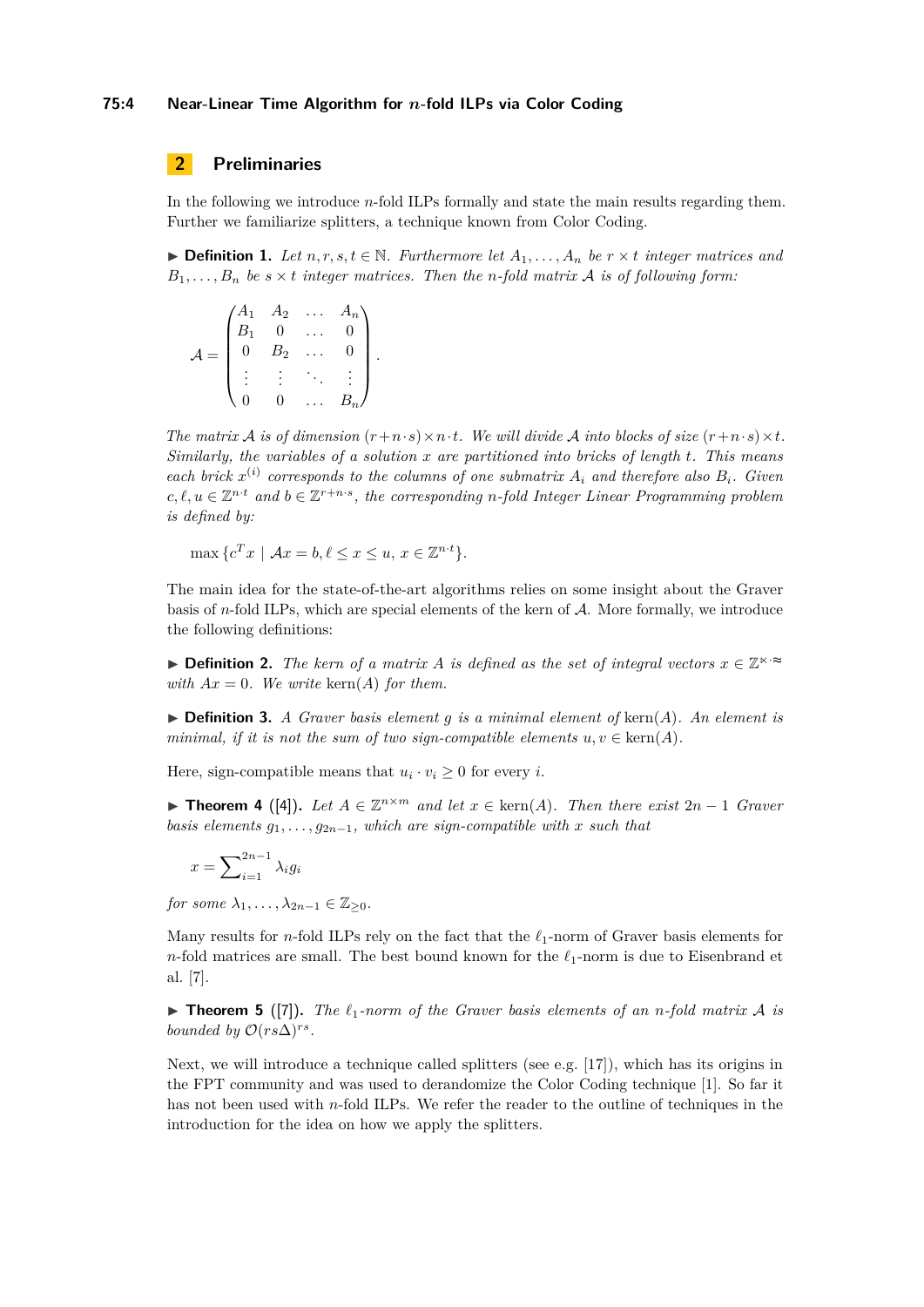$\triangleright$  **Definition 6.** An  $(n, k, \ell)$  *splitter is a family of hash functions F from*  $\{1, \ldots, n\}$  *to*  $\{1, \ldots, \ell\}$  *such that for every*  $S \subseteq \{1, \ldots, n\}$  *with*  $|S| = k$ *, there exists a function*  $f \in F$  *that splits S evenly, that is, for every*  $j, j' \leq \ell$  *we have*  $|f^{-1}(j) \cap S|$  *and*  $|f^{-1}(j') \cap S|$  *differ by at most 1.*

If  $\ell > k$ , the above means that there is some hash function that has no collisions when restricted to *S*. Interestingly, there exist splitters of very small size.

<span id="page-4-1"></span>**Findmen 7** ([\[1,](#page-11-2) [18\]](#page-12-15)). *There exists an*  $(n, k, k^2)$  *splitter of size*  $k^6 \log(k) \log(n)$  *which is computable in time*  $k^6 \log(k) \cdot n \log(n)$ *.* 

We note that an alternative approach to the result above is to use FKS hashing. Although it has an extra factor of  $log(n)$ , it is particularly easy to implement.

**Fineorem 8** (Corollary 2 and Lemma 2, [\[9\]](#page-12-16)). *Define for every prime*  $q < k^2 \log(n)$  *and prime*  $p < q$  *the hash function*  $x \mapsto 1 + (p \cdot (x \mod q) \mod k^2)$ *. This is an*  $(n, k, k^2)$  *splitter of size*  $\mathcal{O}(k^4 \log^2(n))$ *.* 

We remark that a hash function from  $\{1, \ldots, n\}$  to  $\{1, \ldots, \ell\}$  naturally corresponds to a partition of the set  $\{1, \ldots, n\}$  into exactly  $\ell$  subsets.

# <span id="page-4-0"></span>**3 Efficient Computation of Improving Directions**

The backbone of our algorithm is the efficient computation of augmenting steps. The important aspect is the fact that we can update the augmenting steps very efficiently if the input changes only slightly. In other words, whenever we change the current solution by applying an augmenting step, we do not have to recompute the next augmenting step from scratch. The augmenting steps depend on a partition of the bricks. In the following we define the notion of a best step based on a fixed partition. Later, we will independently find steps for a number of partitions and take the best among them.

 $\blacktriangleright$  **Definition 9.** Let P be a partition of the n bricks into  $k^2$  disjoint sets  $P_1, P_2, \ldots, P_{k^2}$ . Let  $\overline{u} \in \mathbb{Z}_{\geq 0}^{nt}$  and  $\overline{\ell} \in \mathbb{Z}_{\leq 0}^{nt}$  be some upper and lower bounds on the variables (not necessarily the *same as in the n-fold ILP). A* (*P, k*)*-best step is an optimal solution of the system below. We slightly abuse notation by using*  $P_j$  *or bricks*  $S_j \in P_j$  *for the indices of variables contained in them.*

 $\max c^T x$  $Ax = 0$  $\sum$ *i*∈*S<sup>j</sup>* |*x<sup>i</sup>*  $|\leq k$   $\forall j \in \{1, \ldots, k^2\}$  $x_i = 0$   $\forall j \in \{1, ..., k^2\}, i \in P_j \setminus \{S_j\}$  $\overline{\ell}$  < *x* <  $\overline{u}$  $x \in \mathbb{Z}^{nt}$  $S_j \in P_j$   $\forall j \in \{1, ..., k^2\}.$ 

This means a  $(P, k)$ -best step is an element of kern $(A)$ , which uses only one brick of every  $P_i \in P$ . Within that brick the norm of the solution must be at most k. Later, we will choose *k* as the upper bound for the  $\ell_1$ -norm of a Graver basis element, i.e.,  $k = \mathcal{O}(rs\Delta)^{rs}$ .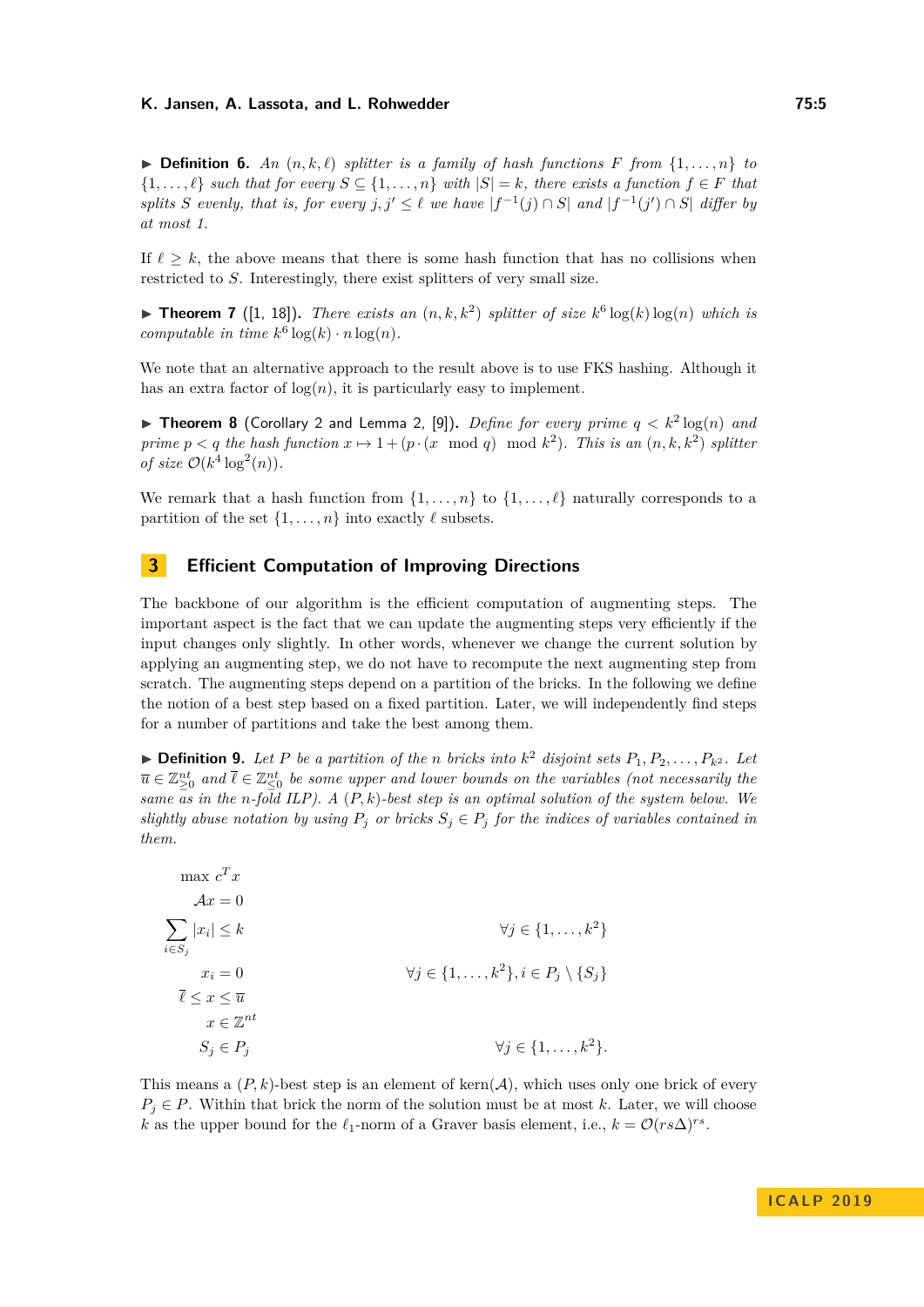<span id="page-5-0"></span> $\triangleright$  **Theorem 10.** *Consider the problem of finding a*  $(P, k)$ *-best step in an n-fold matrix where the lower and upper bounds*  $\overline{u}, \overline{\ell}$  *can change. This problem can be solved initially in time*  $k^{\mathcal{O}(r)} \cdot \Delta^{\mathcal{O}(r^2+s^2)} \cdot nt$  and then in  $k^{\mathcal{O}(r)} \cdot \Delta^{\mathcal{O}(r^2+s^2)} \cdot \log(nt)$  update time whenever the bounds *of a single variable change.*

**Proof.** Let *P* be a partition of the bricks from matrix *A* into  $k^2$  disjoint sets  $P_1, P_2, \ldots, P_{k^2}$ . Solving the  $(P, k)$ -best step problem requires that from each set  $P_i \in P$  we choose at most one brick and set this brick's variables. All variables in other bricks of  $P_j$  must be 0.

Let *x* be a  $(P, k)$ -best step and let  $x^{(j)}$  have the values of *x* in variables of  $P_j$  and 0 in all other variables. Then by definition,  $||x^{(j)}||_1 \leq k$ . This implies that the right-hand side regarding  $x^{(j)}$ , that is to say,  $Ax^{(j)}$ , is also small. Since the absolute value of an entry in A is at most  $\Delta$ , we have that  $||Ax^{(j)}||_{\infty} \leq k\Delta$ . Let  $a_i$  be the *i*-th row of A. If  $i > r$ , then  $a_i x^{(j)} = 0$ . This is because  $\mathcal{A}x = 0$  and  $a_i$  has all its support either completely inside  $P_j$  or completely outside  $P_j$ . Meaning, the value of  $Ax^{(j)}$  is one of the  $(2k\Delta + 1)^r$  many values we get by enumerating all possibilities for the first  $r$  rows. Furthermore, since  $P$  has only  $k^2$  sets, the partial sum  $\mathcal{A}(x^{(1)} + \cdots + x^{(j)})$  is always one of  $(2k^3\Delta + 1)^r = (k\Delta)^{\mathcal{O}(r)}$  many candidates.

Hence to find a  $(P, k)$ -best step we can restrict our search to solutions whose partial sums stay in this range. To do so, we set up a graph containing  $k^2 + 2$  layers  $L_0, L_1, \ldots L_{k^2}, L_{k^2+1}$ . An example is given in figure [1.](#page-7-1) The first layer *L*<sup>0</sup> will consist of just one node marking the starting point with partial sum zero. Similarly, the last layer  $L_{k^2+1}$  will just contain the target point also having partial sum zero, since a  $(P, k)$ -best step is an element of kern $(A)$ . Each layer  $L_j$  with  $1 \leq j \leq k^2$  will contain  $(2k^3\Delta + 1)^r$  many nodes, each representing one possible value of  $\mathcal{A}(x^{(1)} + \cdots x^{(j)})$ . Two points *v*, *w* from adjacent layers  $L_{j-1}$ ,  $L_j$  will be connected if the difference of the corresponding partial sums, namely  $w - v$ , can be obtained by a solution *y* of variables from only one brick of  $P_i$  (with  $||y||_1 \leq k$ ). The weight of the edge will be the largest gain for the objective function  $c^T y$  over all possible bricks. Hence, it could be necessary to compute and compare up to  $n$  values for each  $P_i$  and each difference in the partial sums to insert one edge into the graph. Finally, we just have to find the longest path in this graph as it corresponds to a  $(P, k)$ -best step. The out-degree of each node is bounded by  $(2k^3\Delta+1)^r$  since at most this many nodes are reachable in the next layer. Therefore the overall number of edges is bounded by

$$
(k^{2}+2) \cdot (2k^{3} \Delta + 1)^{r} \cdot (2k^{3} \Delta + 1)^{r} = (k \Delta)^{\mathcal{O}(r)}.
$$

Using the Bellman-Ford algorithm we can solve the Longest Path problem for a graph with *N* vertices and *M* edges in time  $\mathcal{O}(N \cdot M)$  as the graph is directed and acyclic. This gives a running time of  $(k\Delta)^{O(r)} \cdot (k\Delta)^{O(r)} = (k\Delta)^{O(r)}$  for solving the problem. Constructing the graph, however, requires solving a number of IPs of the form

$$
\max c'^T x
$$
  
\n
$$
\binom{A_j}{B_j} x = \binom{b'}{0}
$$
  
\n
$$
||x||_1 \le k
$$
  
\n
$$
\ell' \le x \le u'
$$
  
\n
$$
x \in \mathbb{Z}^t,
$$

where  $b' \in \mathbb{Z}^r$  is the corresponding right-hand side of the top rows and  $\ell', u', c'$  are the upper and lower bounds, and the objective of the block. This is an IP with  $r + s + 1$  constraints,  $t$ variables, lower and upper bounds, and entries of the matrix bounded by  $\Delta$  in absolute value.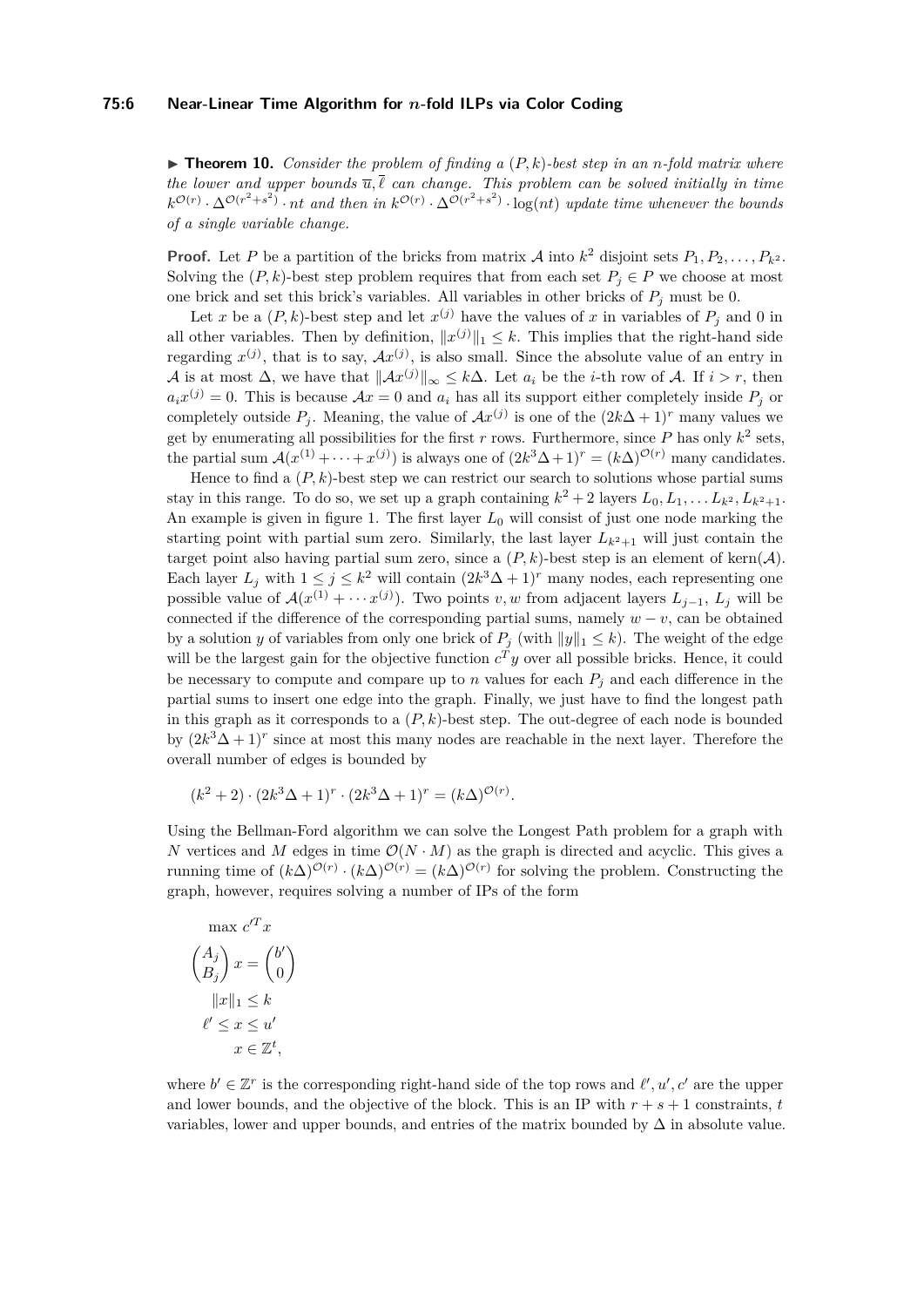#### K. Jansen, A. Lassota, and L. Rohwedder **75:7** and  $\mathbb{R}$  25:7

Using the algorithm by Eisenbrand and Weismantel [\[8\]](#page-12-17), solving one of them requires time

$$
t \cdot \mathcal{O}(r+s+1)^{r+s+4} \cdot \mathcal{O}(\Delta)^{(r+s+1)(r+s+4)} \cdot \log^2((r+s+1)\Delta) + \text{LP} = t \cdot \Delta^{\mathcal{O}(r^2+s^2)} + \text{LP},
$$

where LP is the time for solving the LP relaxation. Note that strictly speaking the constraint  $||x||_1 \leq k$  is not linear, but by standard construction the ILP can easily be transformed into an equivalent one replacing every variable  $x_i$  with a composition  $x_i^+ - x_i^-$  of two positive variables. Then the  $\ell_1$ -norm is simply the sum over all variables. This does not affect the asymptotic running time.

Furthermore, a little thought allows us to reduce the dependency on *t* to a logarithmic one: Since the number of constraints in the ILP above is very small, there are only  $\Delta^{\mathcal{O}(r+s)}$ many different columns. Because of the cardinality constraint  $||x||_1 \leq k$ , we only have to consider 2k many variables of each type of column, namely: The k many with  $u_i' > 0$  and maximal  $c'_i$  and the *k* many with  $\ell'_i < 0$  and minimal  $c'_i$ .

If some solution uses a variable not in this set, then by pigeonhole principle there is a variable with the same column values and a superior objective value and which can be increased/decreased. We can reduce the variable outside this set and increase the corresponding variable inside this set until all variables outside the set are 0. We can use an appropriate data structure (e.g. AVL trees) to maintain a set of all variables with  $u_i' > 0$  $(\ell'_i < 0)$  such that we can find the *k* best among them in time  $\mathcal{O}(k \log(t))$ . Whenever the bounds of some variable change, we might have to add or remove entries, which also takes only logarithmic time. After initialization in time  $\mathcal{O}(nt)$  (in total for all bricks) solving such an IP can therefore be implemented in time

$$
k \log(t) + 2k\Delta^{\mathcal{O}(r+s)}\Delta^{\mathcal{O}(r^2+s^2)} + \text{LP} \le k \log(t)\Delta^{\mathcal{O}(r^2+s^2)} + \text{LP} \le k \log(t)\Delta^{\mathcal{O}(r^2+s^2)}.
$$

The last inequality holds, because using Tardos' algorithm [\[20\]](#page-12-18) LPs can be solved in time polynomial in the encoding size of the matrix, which can be bounded by  $2k\Delta^{\mathcal{O}(r+s)} \cdot (r+s)$ . log(∆). This is dominated by the other term. The number of IPs to solve is at most *n* times the number of edges, since we have to compare the values of up to *n* bricks. This gives a running time of

$$
\mathcal{O}(nt) + n \cdot (k\Delta)^{\mathcal{O}(r)} \cdot \log(t) \cdot \Delta^{\mathcal{O}(r^2 + s^2)} \le nt \cdot k^{\mathcal{O}(r)} \cdot \Delta^{\mathcal{O}(r^2 + s^2)}
$$

for constructing the graph. To obtain the update time from the premise of the theorem, it is perfectly fine to solve the Longest Path problem again, but we cannot construct the graph from scratch. However, in order to construct the graph we still have to find the best value over all bricks for each edge. Fortunately, if only a few bricks are updated (in their lower and upper bounds) it is not necessary to recompute all values. Each edge corresponds to a particular  $P_j \in P$  and a fixed right-hand side (a possible value of  $Ax^{(j)}$ ). We require an appropriate data structure  $\mathcal{D}_e$  for every edge  $e$ , which supports fast computation of the operations FindMax, Insert, and Delete. Again, an AVL tree computes each of these operations in time  $\mathcal{O}(\log(N))$ , where *N* is the number of elements. In  $\mathcal{D}_e$  we store pairs  $(v, i)$ where *i* is a brick in  $P_j$  and  $v$  is the maximum gain of brick  $i$  for the right-hand side of  $e$ . The pairs are stored in lexicographical order. Since there are at most *n* bricks in  $P_j$ , the data structure will have at most *n* elements. Initially, we can build  $\mathcal{D}_e$  in time  $nt \cdot \Delta^{\mathcal{O}(r^2+s^2)}$ (this is replicated for each edge). Now consider a change to the instance. Recall that we are looking at changes that affect only a single brick, namely the upper and lower bounds within that brick change. We are going to update the data structure  $\mathcal{D}_e$  (for each edge) to reflect the changes and we are going to recompute the edge value of each edge  $e$  using  $\mathcal{D}_e$ . Then we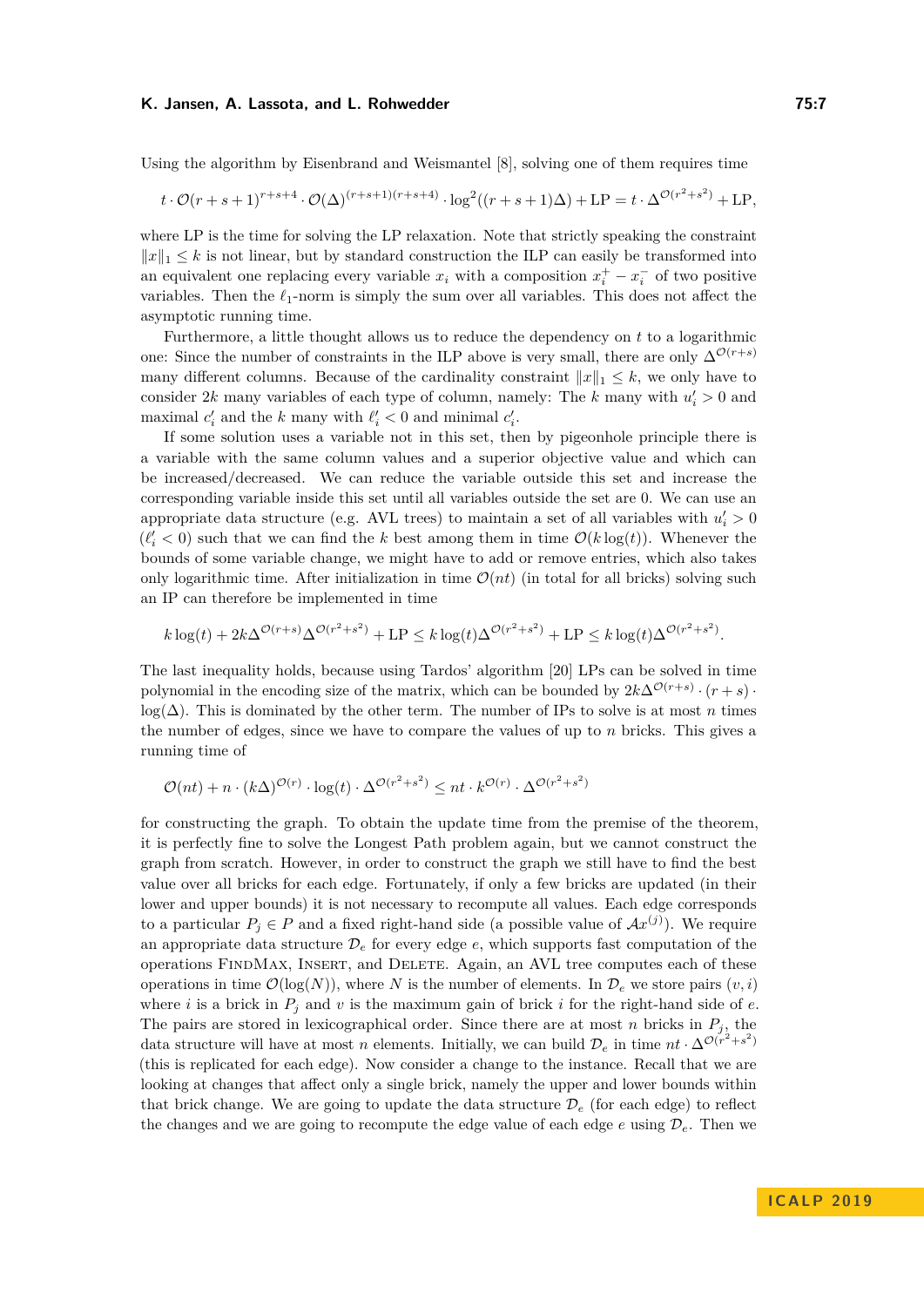<span id="page-7-1"></span>

**Figure 1** This figure shows an example for a layered graph obtained while solving the (*P, k*)-best step problem. There are  $k^2 + 2$  layers, visually separated by gray dashed lines. This includes one source layer  $L_0$ , one target layer  $L_{k^2+1}$  both with just a single node representing the zero sum. Further there are  $k^2$  layers with  $(2k^3\Delta + 1)^r$  nodes each, where in one layer the nodes stand for all reachable partial sums. Two points *v, w* from adjacent layers *Lj*−1, *L<sup>j</sup>* will be connected if the difference of the corresponding partial sums, namely  $w - v$ , can be obtained by a solution *y* of variables from only one brick of  $P_j$  (with  $||y||_1 \leq k$ ). The weight of the edge will be the largest gain for the objective function  $c^T y$  over all possible bricks. For the sake of clarity both the values of the nodes and the edges are not illustrated.

simply solve the Longest Path problem again. Let  $P_j \in P$  be the set that contains the brick *i* that has changed in some variable. We only have to consider edges from  $L_{i-1}$  to  $L_i$ , since none of the other edges are affected by the change. For a relevant edge *e* we compute the previous value  $v$  and current value  $v'$  that the brick  $i$  would produce (before and after the bounds have changed). In  $\mathcal{D}_e$  we have to remove  $(v, i)$  and insert  $(v', i)$ . Both operations need only  $O(\log(n))$  time. Then the running time to update  $\mathcal{D}_e$  for one edge is

$$
k \log(t) \cdot \Delta^{\mathcal{O}(r^2 + s^2)} + \mathcal{O}(\log(n)) \le k \log(nt) \cdot \Delta^{\mathcal{O}(r^2 + s^2)}.
$$

In order to update the edge value of  $e$  using  $\mathcal{D}_e$ , we simply have to find the maximum element in  $\mathcal{D}_e$ , which again takes time  $\mathcal{O}(\log(n))$ . To summarize, the total time to update the  $(P, k)$ -best step after a change to a single brick consists of (1) updating each  $\mathcal{D}_e$ , (2) finding the maximum in each  $\mathcal{D}_e$ , and (3) solving the Longest Path problem. We conclude that the update time is

$$
k \log(nt) \cdot \Delta^{\mathcal{O}(r^2+s^2)} \cdot (k\Delta)^{\mathcal{O}(r)} + \log(n) \cdot (k\Delta)^{\mathcal{O}(r)} + (k\Delta)^{\mathcal{O}(r)} \leq k^{\mathcal{O}(r)} \Delta^{\mathcal{O}(r^2+s^2)} \cdot \log(nt).
$$

# <span id="page-7-0"></span>**4 The Augmenting Step Algorithm**

In this section we will assume that all lower and upper bounds are finite and give a complete algorithm for this case. Later, we will explain how to cope with infinite bounds. We start by showing how to converge to an optimal solution when an initial feasible solution is given. To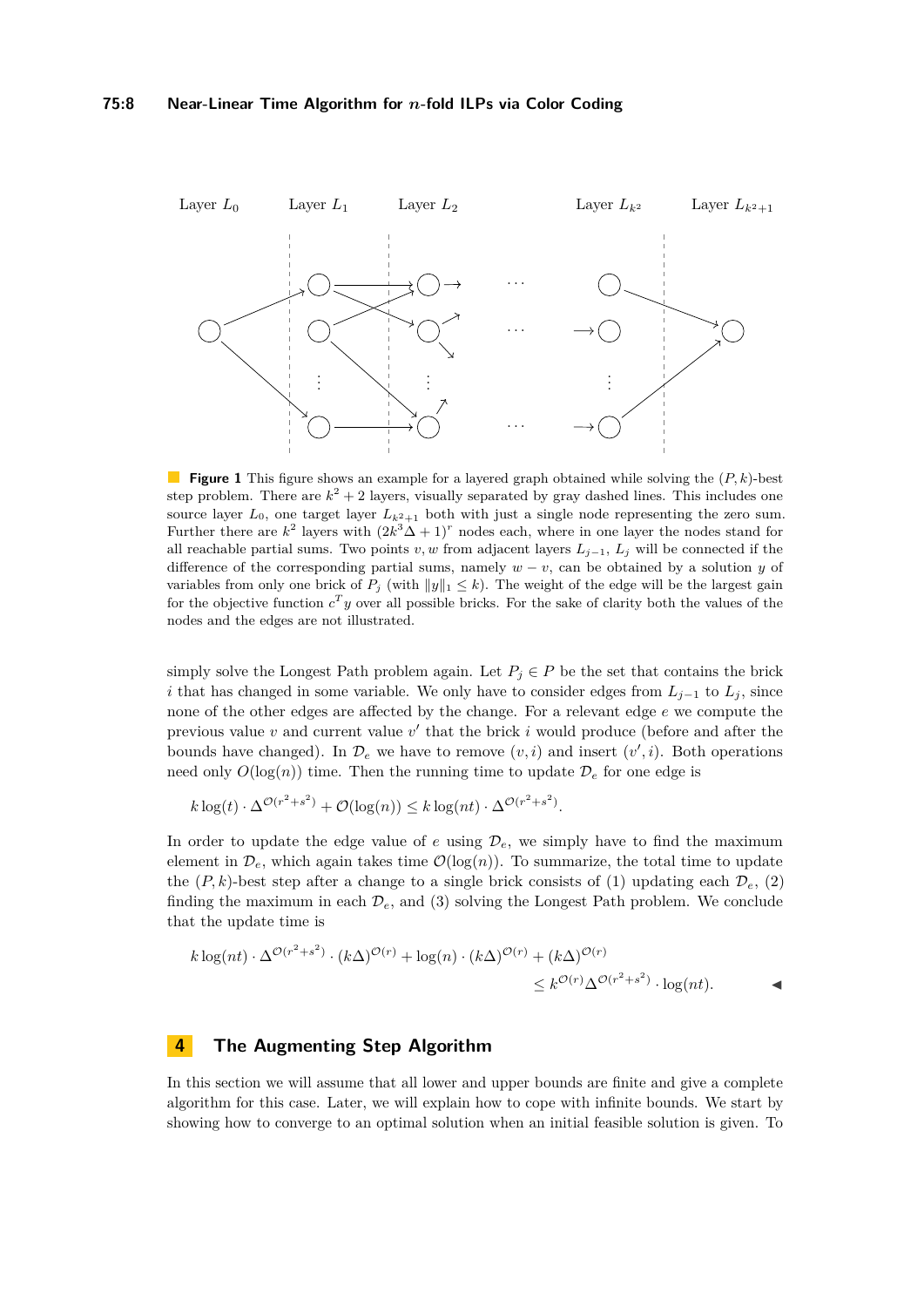compute the initial solution, we also apply this algorithm on a slightly modified instance. The approach resembles the procedure in previous literature, although we apply the results from the previous section to speed up the computation of augmenting steps.

Let *x* be a feasible solution for the *n*-fold ILP, in particular  $Ax = b$ . Let *x*<sup>\*</sup> be an optimal one. Theorem [4](#page-3-1) states that we can decompose the difference vector  $x' = x^* - x$  into at most 2*nt* − 1 weighted Graver basis elements, that is

$$
x' = x^* - x = \sum_{j=1}^{2nt-1} \lambda_j g_j.
$$

For intuition, consider the following simple approach (this is similar to the algorithm by Hemmecke et al. [\[10\]](#page-12-6)). Suppose we are able to guess the best vector  $\lambda_i g_i = \text{argmax}_j \{c^T(\lambda_j g_j)\}$ regarding the gain for the objective function. This pair of step length  $\lambda_i$  and Graver element *g*<sub>*i*</sub> is called the Graver best step. Then we can augment the current solution *x* by adding  $\lambda_i g_i$ to it, i.e., we set  $x \leftarrow x + \lambda_i g_i$ . Feasibility follows because all  $g_j$  are sign-compatible. This procedure is repeated until no improving step is possible and therefore *x* must be optimal. In each iteration this decreases the gap to the optimal solution by a factor of at least 1−1*/*(2*nt*) by the pigeonhole principle. It may be costly to guess the precise Graver best step, but for our purposes it will suffice to find an augmenting step that is approximately as good.

We will now describe how to guess  $\lambda_i$ . Since  $x + \lambda_i g_i$  is feasible, we have that  $\lambda_i g_i \leq u - x \leq$  $u-\ell$  and  $\lambda_i g_i \geq \ell - x \geq \ell - u$ . Let  $(g_i)_j \in \text{supp}(g_i)$  be some non-zero variable. If  $(g_i)_j > 0$ , then  $\lambda_i \leq (\lambda_i g_i)_j \leq u_j - \ell_j$ . Otherwise,  $(g_i)_j < 0$  and  $\lambda_i \leq -(\lambda_i g_i)_j \leq -(\ell_j - u_j) = u_j - \ell_j$ . Hence, it suffices to check all values in the range  $\{1, \ldots, \Gamma\}$ , where  $\Gamma = \max_j \{u_j - \ell_j\}$ . Proceeding like in [\[7\]](#page-12-1), we lower the time a bit further by not taking every value into consideration. Instead, we look at guesses of the form  $\lambda' = 2^k$  for  $k \in \{0, \ldots, \lfloor \log(\Gamma) \rfloor\}.$ Doing so we lose a factor of at most 2 regarding the improvement of the objective function, since  $c^T(\lambda' g_i) > 0.5 \cdot c^T(\lambda_i g_i)$  when taking  $\lambda' = 2^{\lfloor \log(\lambda_i) \rfloor} > \lambda_i/2$ . Fix  $\lambda'$  to the value above. Next we describe how to compute an augmenting step that is at least as good as  $\lambda' g_i$ . Note that  $g_i$  is a solution of

$$
\mathcal{A}y = 0
$$

$$
||y||_1 \le k
$$

$$
\lceil \frac{\ell - x}{\lambda'} \rceil \le y \le \lfloor \frac{u - x}{\lambda'} \rfloor,
$$

where  $k = \mathcal{O}(rs\Delta)^{rs}$  is the bound on the norm of Graver elements from Theorem [5.](#page-3-2) Suppose we have guessed some partition  $P = \{P_1, \ldots, P_{k^2}\}\$  of the bricks such that of each  $P_j$  only a single brick has non-zero variables in  $g_i$ . Clearly, the augmenting step  $\lambda' y^*$ , where  $y^*$ is a  $(P, k)$ -best step with bounds  $\overline{\ell} = \lceil \frac{\ell - x}{\lambda'} \rceil$  and  $\overline{u} = \lfloor \frac{u - x}{\lambda'} \rfloor$  would be at least as good as  $\lambda' g_i$ . Indeed Theorem [10](#page-5-0) explains how to compute such a  $(P, k)$ -best step dynamically and when we add  $\lambda' g_i$  to *x* we only change the bounds of at most  $k^3$  many variables. Hence, it is very efficient to recompute  $(P, k)$ -best steps until we have converged to the optimal solution. However, valid choices of  $\lambda'$  and  $P$  might be different in every iteration. Regarding  $λ'$ , we simply compute  $(P, k)$ -best steps for each of the  $\mathcal{O}(\log(\Gamma))$  many guesses and take the best among them. We proceed similarly for *P*. We guess a small number of partitions and guarantee that always at least one of them is valid. For this purpose we employ splitters. More precisely, we compute a  $(n, k, k^2)$  splitter of the *n* bricks. Since  $g_i$  has a norm bounded by *k*, it can also only use at most *k* bricks. Therefore the splitter always contains a partition  $P = \{P_1, \ldots, P_{k^2}\}\$  where  $g_i$  only uses a single brick in every  $P_i$ .

To recap, in every iteration we solve a  $(P, k)$ -best step problem for every guess  $\lambda'$  and every partition  $P$  in the splitter and take the overall best solution as an improving direction  $\lambda' y^*$ . Then we update our solution *x* by adding  $\lambda' y^*$  onto it. At most  $k^2$  many bricks change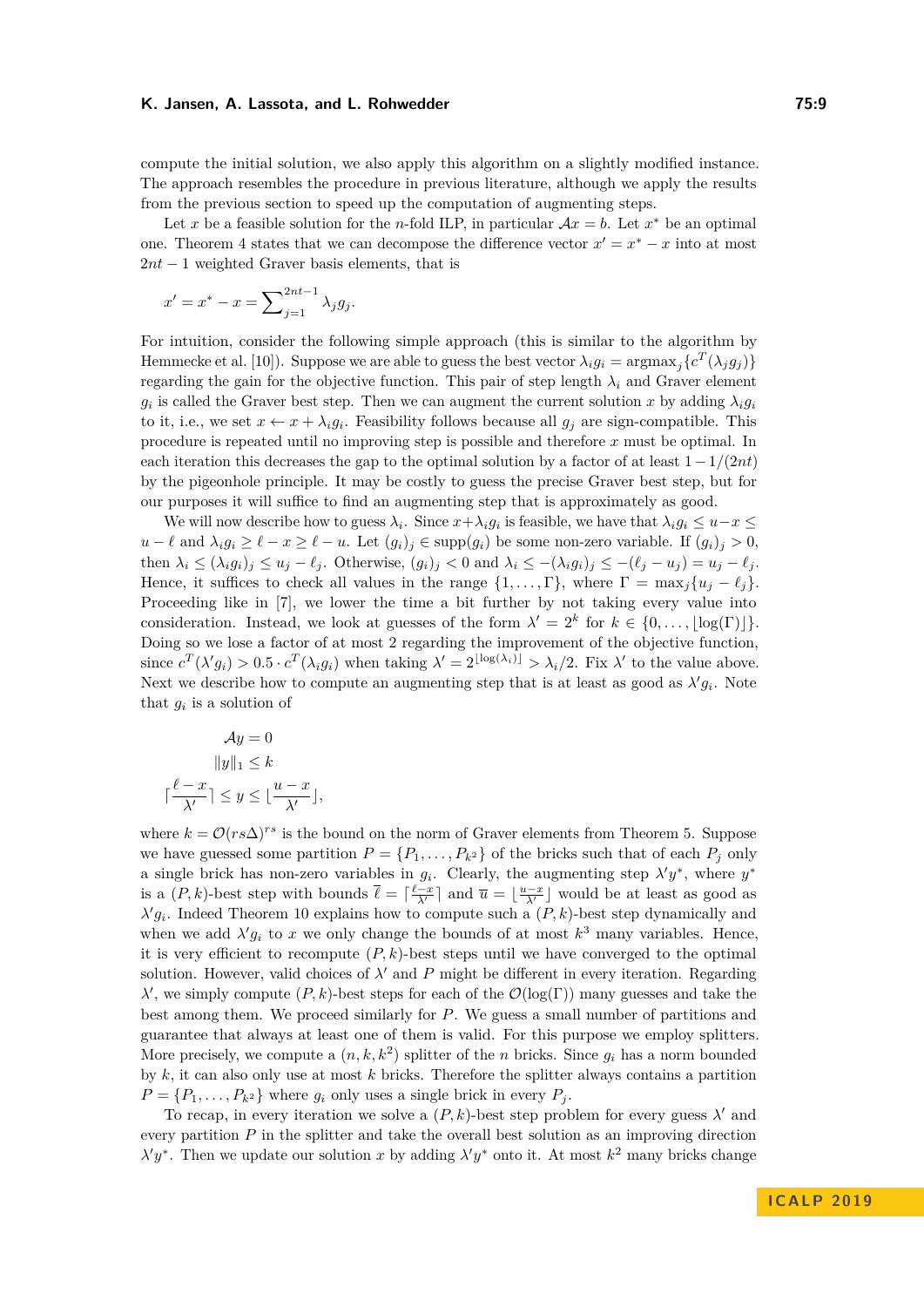## **75:10 Near-Linear Time Algorithm for** *n***-fold ILPs via Color Coding**

(and within each brick only *k* variables can change) and therefore we can efficiently recompute the  $(P, k)$ -best steps for every guess for the next iteration. This way we guarantee that we improve the solution by a factor of at least  $1 - 1/(4nt)$  in every iteration. The explicit running time of these steps will be analyzed in the next theorem.

Recall that we still have to find an initial solution. This solution can indeed be computed by using the augmenting step algorithm described above. Roughly speaking, we modify our *n*-fold matrix by introducing new variables, such that it admits a trivial initial solution. Introducing a new objective function which penalizes using these new variables, an optimal solution clearly corresponds to an initial solution of the original *n*-fold ILP. The detailed procedure is given in the full version of this paper.

▶ **Theorem 11.** *The dynamic augmenting step algorithm described above computes an optimal solution for the <i>n*-fold Integer Linear Program problem in time  $(rs\Delta)^{O(r^2s+s^2)}$ .  $\mathcal{O}(L^2 \cdot nt \log^5(nt))$  when finite variable bounds are given for each variable. Here L is the *encoding length of the largest occurring number in the input.*

**Proof.** Due to Theorem [4](#page-3-1) we know that the difference vector of an optimal solution  $x^*$  to our current solution *x*, i.e.  $x' = x^* - x$ , can be decomposed into  $2nt - 1$  weighted Graver basis elements. Hence, if we adjust our solution *x* with the Graver best step, we reduce the gap between the value of an optimal solution and our current solution by a factor of at least 1 − 1*/*(2*nt*) due to the pigeonhole principle. Our algorithm finds an augmenting step that is at least half as good as the Graver best step. Therefore, the gap to the optimal solution is still reduced by at least a factor of  $1 - 1/(4nt)$ .

Regarding the running time we first have to compute the splitter. Theorem [7](#page-4-1) says, that this can be done in time  $k^{\mathcal{O}(1)} \cdot n \log(n) = (rs\Delta)^{\mathcal{O}(rs)} \cdot n \log(n)$ . Next we have to try all values for the weight *λ*. Due to our step-length we get  $\mathcal{O}(\log(\Gamma))$  guesses. Recall that Γ denotes the largest difference between an upper bound and the corresponding lower bound, i.e.,  $\Gamma = \max_j \{u_j - \ell_j\}$ . Fixing one, we have to find the best improving direction regarding each of the  $((rs\Delta)^{O(rs)})^{O(1)}\log(n) = (rs\Delta)^{O(rs)}\log(n)$  partitions. In the first iteration we have to set up the tables in time  $k^{\mathcal{O}(r)} \cdot \Delta^{\mathcal{O}(r^2+s^2)} \cdot nt = (rs\Delta)^{\mathcal{O}(r^2s)} \cdot \Delta^{\mathcal{O}(r^2+s^2)} \cdot nt$ by computing the gain for each possible summand for each set and setting up the data structure. In each following iteration we update each table and search for the optimum in time  $k^{\mathcal{O}(r)} \cdot \Delta^{\mathcal{O}(r^2+s^2)} \cdot \log(nt) = (rs\Delta)^{\mathcal{O}(r^2s)} \cdot \Delta^{\mathcal{O}(r^2+s^2)} \cdot \log(nt)$ . Now it remains to bound the number *I* of iterations needed to converge to an optimal solution. To obtain such a bound we calculate:

 $1 > (1 - 1/(4nt))^I |c^T(x^* - x)|$ 

By reordering the term, we get

$$
I < \frac{-\log(|c^T(x^*-x)|)}{\log(1 - 1/(4nt))}.
$$

As  $\log(1+x) = \Theta(x)$ , we can bound  $\log(1-1/(4nt))$  by  $\Theta(-1/(4nt))$  and thus

$$
I < \mathcal{O}(\frac{-\log(|c^T(x^*-x)|)}{-1/(4nt)}) \le \mathcal{O}(4nt\log(|c^T(x^*-x)|)).
$$

As the maximal difference between the current solution  $x$  and an optimal one  $x^*$  can be at most the maximal value of *c* times the largest number in between the bounds for each variable, we get  $|c^T(x^* - x)| \le nt \max_i |c_i| \cdot \Gamma$  and thus

$$
I < \mathcal{O}(\text{4nt} \log(|c^T(x^* - x)|)) \leq \mathcal{O}(nt \log(nt \max_i |c_i| \cdot \Gamma)) \leq \mathcal{O}(nt \log(nt \Gamma \max_i |c_i|)).
$$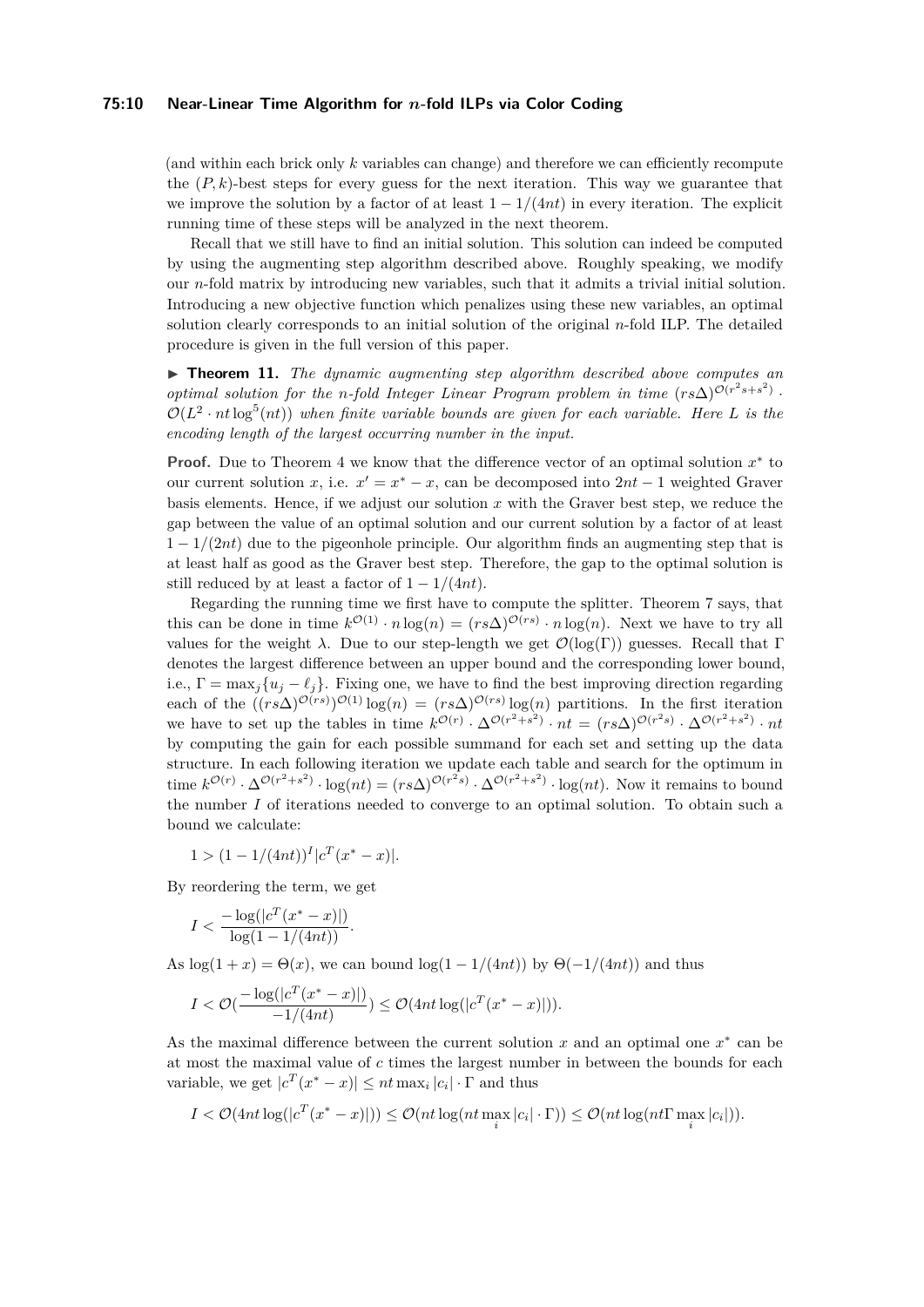Let *L* denote the encoding length of largest integer in the input. Clearly  $2^L$  bounds the largest absolute value in *c* and thus we get

$$
I < \mathcal{O}(nt \log(nt \Gamma \max_{i} |c_{i}|)) = \mathcal{O}(nt \log(nt \Gamma 2^{L})) = \mathcal{O}(nt \log(nt \Gamma 2^{L})).
$$

Hence after this amount of steps by always improving the gain by a factor of at least 1 − 1*/*(4*nt*) we close the gap between the initial solution and an optimal one. Given this, we can now bound the overall running time with:

$$
\underbrace{(rs\Delta)^{\mathcal{O}(rs)}\cdot n \log(n)}_{\text{Splitter}} + \underbrace{(rs\Delta)^{\mathcal{O}(rs)} \log(n)}_{\text{Partitions}} \cdot \underbrace{(rs\Delta)^{\mathcal{O}(r^2s)}\cdot (rs\Delta)^{\mathcal{O}(r^2+s^2)}\cdot nt}_{\text{First Iteration}} + \underbrace{\mathcal{O}(nt \log(nt\Gamma^2L))}_{\text{1}} \cdot \underbrace{\mathcal{O}(\log(\Gamma))}_{\text{A Guesses}} \cdot \underbrace{(rs\Delta)^{\mathcal{O}(rs)} \log(n)}_{\text{Partitions}} \cdot \underbrace{(rs\Delta)^{\mathcal{O}(r^2s)}\cdot (rs\Delta)^{\mathcal{O}(r^2+s^2)}\cdot \log(nt))}_{\text{Update Time}}
$$
\n
$$
= \mathcal{O}((nt \log(nt\Gamma^2L)) \cdot \mathcal{O}(\log(\Gamma)) \cdot (rs\Delta)^{\mathcal{O}(r^2s+s^2)} \cdot \log^2(nt)
$$
\n
$$
= (rs\Delta)^{\mathcal{O}(r^2s+s^2)} \cdot \mathcal{O}(\log^2(\Gamma+2^L) \cdot nt \log^3(nt)).
$$

Here *Splitter* denotes the time to compute the initial set P of partitions and *Partitions* denotes the cardinality of P. *First Iteration* is the time to solve the first iteration of the  $(P, k)$ -best step problem. Further  $\lambda$  *Guesses* is the number of guesses we have to do to get the right weight and lastly *Update Time* is the time needed to solve each following  $(P, k)$ -best step including updating the bounds and data structures.

Note, that we still have to argue about finding the initial solution, since in the construction of the modified *n*-fold ILP the parameters slightly change. The length of a brick expand to  $t' = t + r + s$ , as shown in the full version of this paper. This, however, can be hidden in the O-Notation of  $(rs\Delta)^{O(r^2s+s^2)}$ . Further, Γ', the biggest difference in upper and lower bounds can change as we introduced new variables admitting new bounds. The difference between the bounds of old variables does not change. For the new variables, however, the difference can be as large as  $||b'||_{\infty}$ . Thus we bound this value by

$$
||b'||_{\infty}=||b-\mathcal{A}\ell||_{\infty}\leq ||b||_{\infty}+\|\mathcal{A}\ell\|_{\infty}\leq ||b||_{\infty}+\Delta\cdot\|\ell\|_{1}\leq \mathcal{O}(\Delta\cdot nt\cdot 2^{L}).
$$

We conclude that the running time for finding an initial solution (and also the overall running time) is

$$
(rs\Delta)^{\mathcal{O}(r^2s+s^2)}\mathcal{O}(\log^2(\Gamma'+2^L)nt\log^3(nt)) = (rs\Delta)^{\mathcal{O}(r^2s+s^2)}\mathcal{O}(\log^2(\Delta 2^Lnt)nt\log^3(nt))
$$
  
= 
$$
(rs\Delta)^{\mathcal{O}(r^2s+s^2)} \cdot L^2nt\log^5(nt).
$$

#### **Handling Infinite Bounds**

Remark, that if no finite bounds are given for all variables, we have to introduce some artificial bounds first. Here we can proceed as in [\[7\]](#page-12-1), where first the LP relaxation is solved to obtain an optimal fractional solution  $z^*$ . Using the proximity results from [\[7\]](#page-12-1), we know that an optimal integral solution  $x^*$  exists such that  $||x^* - z^*||_1 \le nt(rs\Delta)^{\mathcal{O}(rs)}$ . This allows us to introduce artificial upper bounds for the unbounded variables. Remark that this comes at the price of solving the corresponding relaxation of the *n*-fold Integer Linear Program problem. However we also lessen the dependency from  $L^2$  to  $L$  as the finite upper and lower bounds can also be bounded more strictly due to the same proximity result. This yields an overall running time of  $(rs\Delta)^{\mathcal{O}(r^2s+s^2)} \cdot L \cdot nt \log^5(nt) + \text{LP}$ . Nevertheless, solving this LP can be very costly, indeed it is not clear if a potential algorithm even runs in time linear in *n*.

**I C A L P 2 0 1 9**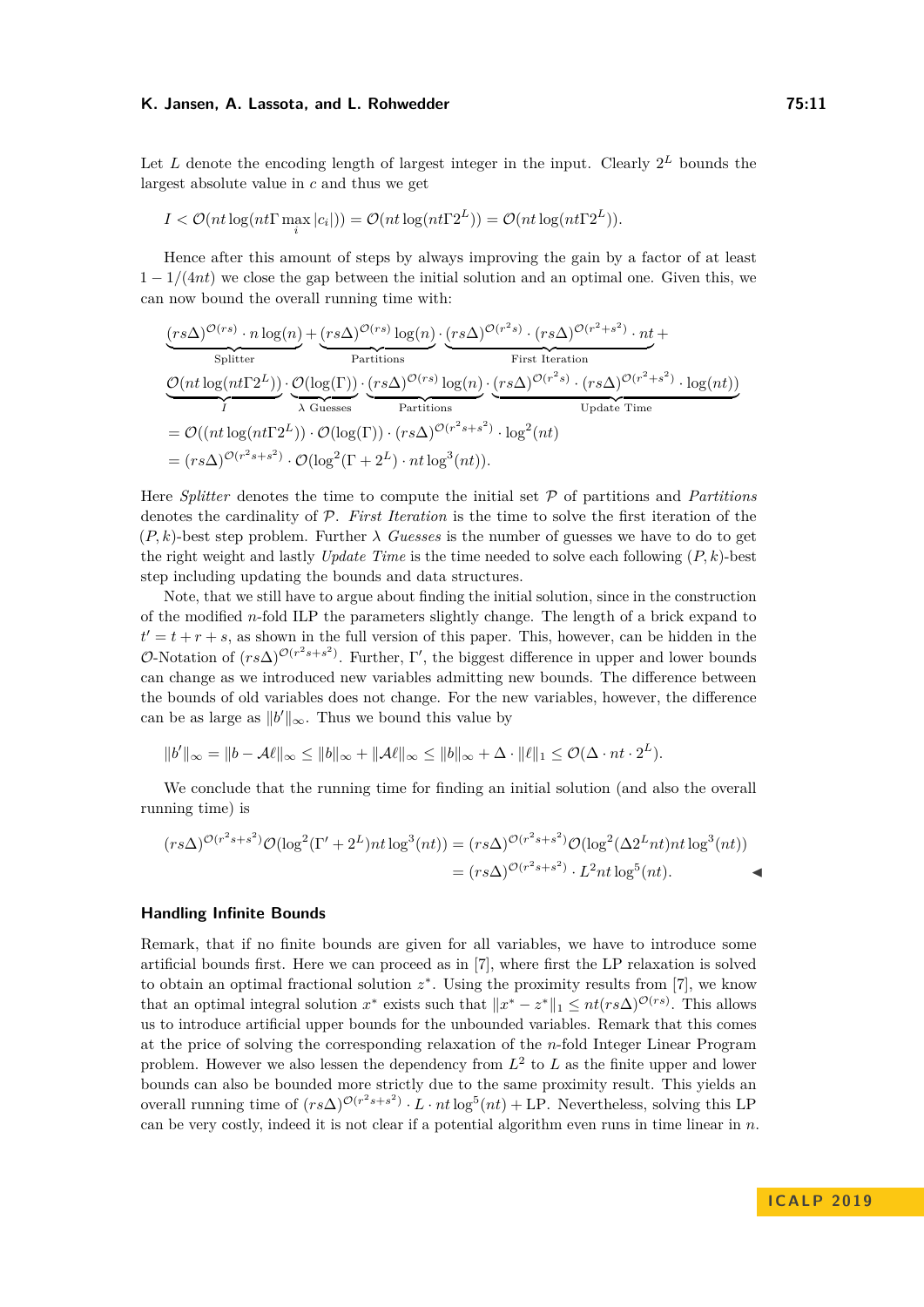## **75:12 Near-Linear Time Algorithm for** *n***-fold ILPs via Color Coding**

Thus, it may even dominate the running time of solving the *n*-fold ILP with finite upper bounds. Fortunately we can circumvent the necessity of solving the LP as we will describe in the following section using new structural results.

 $\triangleright$  **Theorem 12.** *The dynamic augmenting step algorithm described above computes an optimal solution for the n-fold Integer Linear Program problem in time*  $(rs\Delta)^{O(r^2s+s^2)} \cdot L \cdot nt \log^5(nt) +$ *LP when some variables have infinite upper bounds. Here LP is the running time to solve the corresponding relaxation of the n-fold ILP problem.*

# <span id="page-11-1"></span>**5 Bounds on**  $\ell_1$ -norm

In the following, we state that even with infinite variable bounds in an *n*-fold ILP there always exists a solution of small norm (if the *n*-fold ILP has a finite optimum). Therefore, we can apply the algorithm for finite variable bounds by replacing every infinite one with this value. However, due to space restrictions, the proofs are omitted. They can be found in the full version of this paper.

**Lemma 13.** If the *n*-fold ILP is feasible and  $\overline{y}$  is some vector satisfying the variable bounds, *then there exists a feasible solution x with*  $||x||_1 \leq \mathcal{O}(rs\Delta)^{rs+1} \cdot (||\overline{y}||_1 + ||b||_1)$ 

I **Lemma 14.** *If the n-fold ILP is bounded and feasible, then there exists an optimal solution*  $x \text{ with } ||x||_1 \le (rs\Delta)^{\mathcal{O}(rs)} \cdot (||b||_1 + nt\zeta), \text{ where } \zeta \text{ denotes the largest absolute value among } \zeta$ *all finite variable bounds.*

This yields an alternative approach to solving the LP relaxation, because now we can simply replace all infinite bounds with  $\pm (rs\Delta)^{O(rs)} \cdot nt \cdot 2^L$ . Then we can apply the algorithm that works only on finite variable bounds. The new encoding length  $L'$  of the largest integer in the input can be bounded by

$$
L' \leq \log((rs\Delta)^{\mathcal{O}(rs)} \cdot 2^L \cdot nt) \leq \mathcal{O}(rs \cdot \log(rs\Delta) \cdot L \cdot \log(nt)).
$$

This way we obtain the following.

I **Corollary 15.** *We can compute an optimal solution for an n-fold ILP in time*  $(rs\Delta)^{\mathcal{O}(r^2s+s^2)} \cdot L^2 \cdot nt \log^7(nt)$ .

In a similar way, we can derive the following bound on the sensitivity of an *n*-fold ILP. This bound is not needed in our algorithm, but may be of independent interest, since it implies small sensitivity for problems that can be expressed as *n*-fold ILPs.

 $\triangleright$  **Theorem 16.** Let x be an optimal solution of an *n*-fold ILP with right-hand side b, in *particular,*  $Ax = b$ . If the right hand side changes to b' and the *n*-fold ILP still has a *finite optimum, then there exists an optimal solution*  $x'$  for  $b'$  ( $Ax' = b'$ ) with  $||x - x'||_1 \le$  $\mathcal{O}(rs\Delta)^{rs} \cdot ||b-b'||_1.$ 

It is notable that this bound does not depend on *n*. This is in contrast to the known bounds for the distance between LP and ILP solutions of an *n*-fold ILP [\[7\]](#page-12-1).

## **References**

<span id="page-11-2"></span>**<sup>1</sup>** Noga Alon, Raphael Yuster, and Uri Zwick. Color-coding. *Journal of the ACM*, 42(4):844–856, 1995. Previously appeared in STOC 1994.

<span id="page-11-0"></span>**<sup>2</sup>** Katerina Altmanová, Dušan Knop, and Martin Koutecký. Evaluating and Tuning *n*-fold Integer Programming. In *17th International Symposium on Experimental Algorithms*, volume 103 of *Leibniz International Proceedings in Informatics (LIPIcs)*, pages 10:1–10:14, Germany, 2018. Schloss Dagstuhl–Leibniz-Zentrum fuer Informatik.